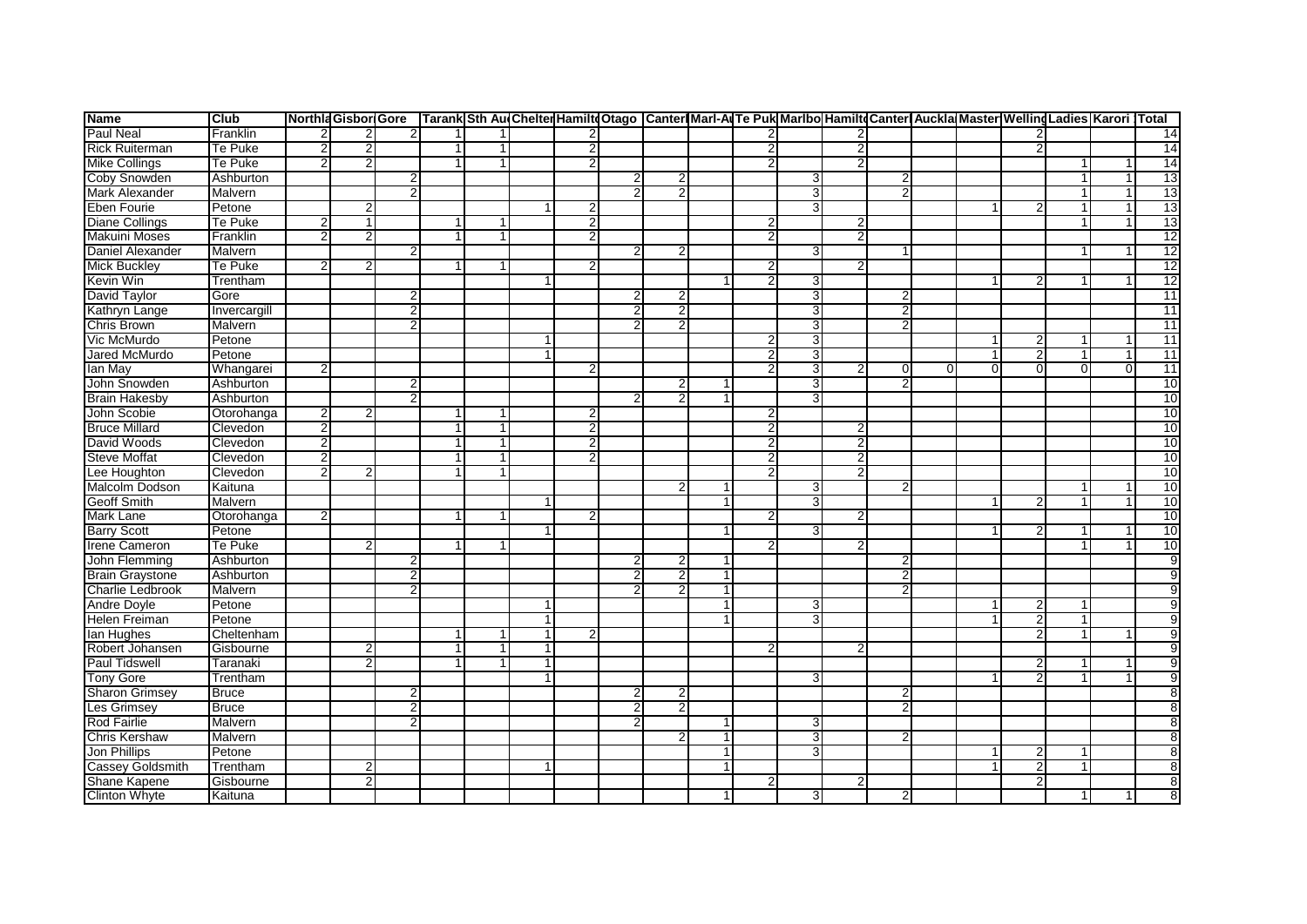| John Ball                   | <b>Te Puke</b>    |                | $\overline{2}$ |                |   |              |                | $\overline{2}$ |                |   |   | $\overline{2}$ |   | 2              |                |  |                |              |   | $\overline{\mathbf{8}}$ |
|-----------------------------|-------------------|----------------|----------------|----------------|---|--------------|----------------|----------------|----------------|---|---|----------------|---|----------------|----------------|--|----------------|--------------|---|-------------------------|
| Rob Kerridge                | Te Puke           |                | $\overline{2}$ |                |   |              |                |                |                |   |   | $\overline{2}$ |   | $\overline{2}$ |                |  |                | 1            |   | $\overline{8}$          |
| <b>Mike Young</b>           | Akarana           | $\overline{2}$ |                |                |   |              |                | $\overline{2}$ |                |   |   |                |   |                |                |  | 2              |              |   | 7                       |
| <b>Murray Cook</b>          | Ashburton         |                |                |                |   |              |                |                | 2              |   |   |                | 3 |                |                |  |                |              |   | 7                       |
| <b>Graham Piper</b>         | Hamilton          | $\overline{2}$ | $\overline{2}$ |                |   |              |                |                |                |   |   |                |   |                |                |  | 2              |              |   | 7                       |
| <b>Noel Paterson</b>        | Invercargill      |                |                | $\overline{2}$ |   |              |                |                | っ              |   |   |                |   |                |                |  |                |              |   | 7                       |
| Anita Benbrook              | Petone            |                |                |                |   |              |                |                |                |   |   |                | 3 |                |                |  | 2              |              |   | 7                       |
| Micheal Johansen            | Gisbourne         |                | $\overline{2}$ |                |   |              |                |                |                |   |   | 2              |   | 2              |                |  |                |              |   | 7                       |
| Paul Neilson                | Gisbourne         |                | $\overline{2}$ |                |   |              | $\overline{1}$ | 2              |                |   |   |                |   | $\overline{2}$ |                |  |                |              |   | $\overline{7}$          |
| <b>Les Marshall</b>         | <b>Hawkes Bay</b> |                | $\overline{2}$ |                |   |              |                |                |                |   |   |                |   |                |                |  |                | 1            |   | $\overline{7}$          |
| Charlette Flanagan          | Kaituna           |                |                |                |   |              |                |                |                |   | 1 |                | 3 |                |                |  |                | $\mathbf{1}$ | 1 | 7                       |
| John McLaren                | <b>Masterton</b>  |                |                |                |   |              |                |                |                |   |   |                |   |                |                |  |                |              |   | 7                       |
| <b>Harold Valasco</b>       | Trentham          |                |                |                |   |              |                |                |                |   |   |                | 3 |                |                |  |                |              |   | $\overline{7}$          |
| John Miller                 | Ashburton         |                |                |                |   |              |                |                | 2              |   |   |                |   |                | 2              |  |                |              |   | $6\overline{6}$         |
| <b>Ken Chittock</b>         | Gore              |                |                | $\overline{2}$ |   |              |                |                |                |   |   |                |   |                | 2              |  |                |              |   | 6                       |
| Robbie Gichrist             | Invercargill      |                |                | $\overline{2}$ |   |              |                |                | 2              |   |   |                |   |                | $\overline{2}$ |  |                |              |   | 6                       |
| Dave Dick                   | Kaituna           |                |                |                |   |              |                |                |                |   |   |                | 3 |                | $\overline{2}$ |  |                |              |   | $6\overline{6}$         |
| Darren Swaney               | Malvern           |                |                | $\overline{2}$ |   |              |                |                |                |   |   |                |   |                |                |  |                |              |   | 6                       |
| Erica Alexander             | Malvern           |                |                | $\overline{2}$ |   |              |                |                |                | 2 |   |                |   |                |                |  |                |              |   | 6                       |
| <b>Richard Rowlands</b>     | Malvern           |                |                |                |   |              |                |                |                |   |   |                | 3 |                |                |  |                |              |   | 6                       |
| <b>Karl Valpy</b>           | Oamaru            |                |                |                |   |              |                |                | $\mathcal{P}$  |   |   |                |   |                | $\overline{2}$ |  |                |              |   | $6\overline{6}$         |
| <b>Ivan Hastings</b>        | Te Puke           |                |                |                | 1 | -1           |                | 2              |                |   |   | $\overline{2}$ |   |                |                |  |                |              |   | $6\overline{6}$         |
| Alan Dickson                | Te Puke           |                |                |                |   | $\mathbf{1}$ |                | $\overline{2}$ |                |   |   | $\overline{2}$ |   |                |                |  |                |              |   | 6                       |
| <b>Konrad May</b>           | Whangarei         | $\overline{2}$ |                |                |   |              |                | $\overline{2}$ |                |   |   | $\overline{2}$ |   |                |                |  |                |              |   | 6                       |
| <b>Matthew Bartlett</b>     | Clevedon          |                |                |                |   | -1           |                |                |                |   |   | $\overline{2}$ |   | 2              |                |  |                |              |   | $\overline{6}$          |
| <b>Brain Carter</b>         | Te Puke           |                | $\overline{2}$ |                |   |              |                |                |                |   |   | $\overline{2}$ |   | $\overline{2}$ |                |  |                |              |   | 6                       |
| <b>Charles Watson</b>       | Whangarei         | $\overline{2}$ |                |                |   |              |                | 2              |                |   |   |                |   | $\overline{2}$ |                |  |                |              |   | $6\overline{6}$         |
| Giovanna Mann               | Gisbourne         |                |                |                |   |              |                | $\overline{2}$ |                |   |   | $\overline{2}$ |   |                |                |  |                |              |   | $\overline{5}$          |
| <b>Steve Mann</b>           | Gisbourne         |                |                |                |   |              |                | 2              |                |   |   | 2              |   |                |                |  |                |              |   | 5                       |
| <b>Frank Duckett</b>        | Masterton         |                | 2              |                |   |              |                |                |                |   |   |                |   |                |                |  | 2              |              |   | 5                       |
| <b>Bruce Plant</b>          | Oamaru            |                |                | $\overline{2}$ |   |              |                |                | $\overline{2}$ |   |   |                |   |                |                |  |                |              |   | 5                       |
| <b>Wayne Subritzky</b>      | Karori            |                |                |                |   |              |                |                |                |   |   |                |   |                |                |  |                |              |   | 5                       |
| <b>Bevan Mehrtens</b>       | Malvern           |                |                |                |   |              |                |                |                |   |   |                | 3 |                | $\overline{2}$ |  |                |              |   | $\overline{5}$          |
| <b>Alan White</b>           | Malvern           |                |                |                |   |              |                |                |                |   |   |                | 3 |                | $\overline{2}$ |  |                |              |   | 5                       |
| Ross Mason                  | Trentham          |                |                |                |   |              |                |                |                |   |   |                | 3 |                |                |  | 2              |              |   | 5                       |
| Megan Snowden               | Ashburton         |                |                |                |   |              |                |                |                | 2 |   |                |   |                |                |  |                |              |   | $\overline{4}$          |
| <b>Ray Salter</b>           | Clevedon          | $2 \,$         |                |                | 1 | -1           |                |                |                |   |   |                |   |                |                |  |                |              |   | 4                       |
| <b>Steve Bower</b>          | Clevedon          |                |                |                |   | $\mathbf{1}$ |                | 2              |                |   |   |                |   |                |                |  |                |              |   | 4                       |
| <b>Nik Chiew</b>            | Clevedon          |                |                |                |   |              |                | 2              |                |   |   | $\overline{2}$ |   |                |                |  |                |              |   | 4                       |
| Kim Saunders-Singer Kaituna |                   |                |                |                |   |              |                |                |                |   |   |                | 3 |                |                |  |                |              |   | 4                       |
| Herman J van Vuuren Kaituna |                   |                |                |                |   |              |                |                |                |   |   |                | 3 |                |                |  |                |              |   | $\overline{4}$          |
| <b>Carole Crawford</b>      | Kaituna           |                |                |                |   |              |                |                |                |   |   |                | 3 |                |                |  |                |              |   | 4                       |
| Alan Drake                  | Taranaki          |                | $\overline{2}$ |                |   | -1           |                |                |                |   |   |                |   |                |                |  |                |              |   | 4                       |
| <b>Larry Meredith</b>       | <b>Te Puke</b>    |                | $\overline{2}$ |                |   |              |                |                |                |   |   | 2              |   |                |                |  |                |              |   | 4                       |
| <b>Stuart Cameron</b>       | Te Puke           |                | $\overline{2}$ |                |   |              |                |                |                |   |   | $\overline{2}$ |   |                |                |  |                |              |   | 4                       |
| Amy Hatcher                 | Trentham          |                |                |                |   |              |                |                |                |   |   |                | 3 |                |                |  |                |              |   | 4                       |
| Graeme Cook                 | Karori            |                |                |                |   |              |                |                |                |   |   |                |   |                |                |  | $\overline{2}$ | 1            |   | $\overline{4}$          |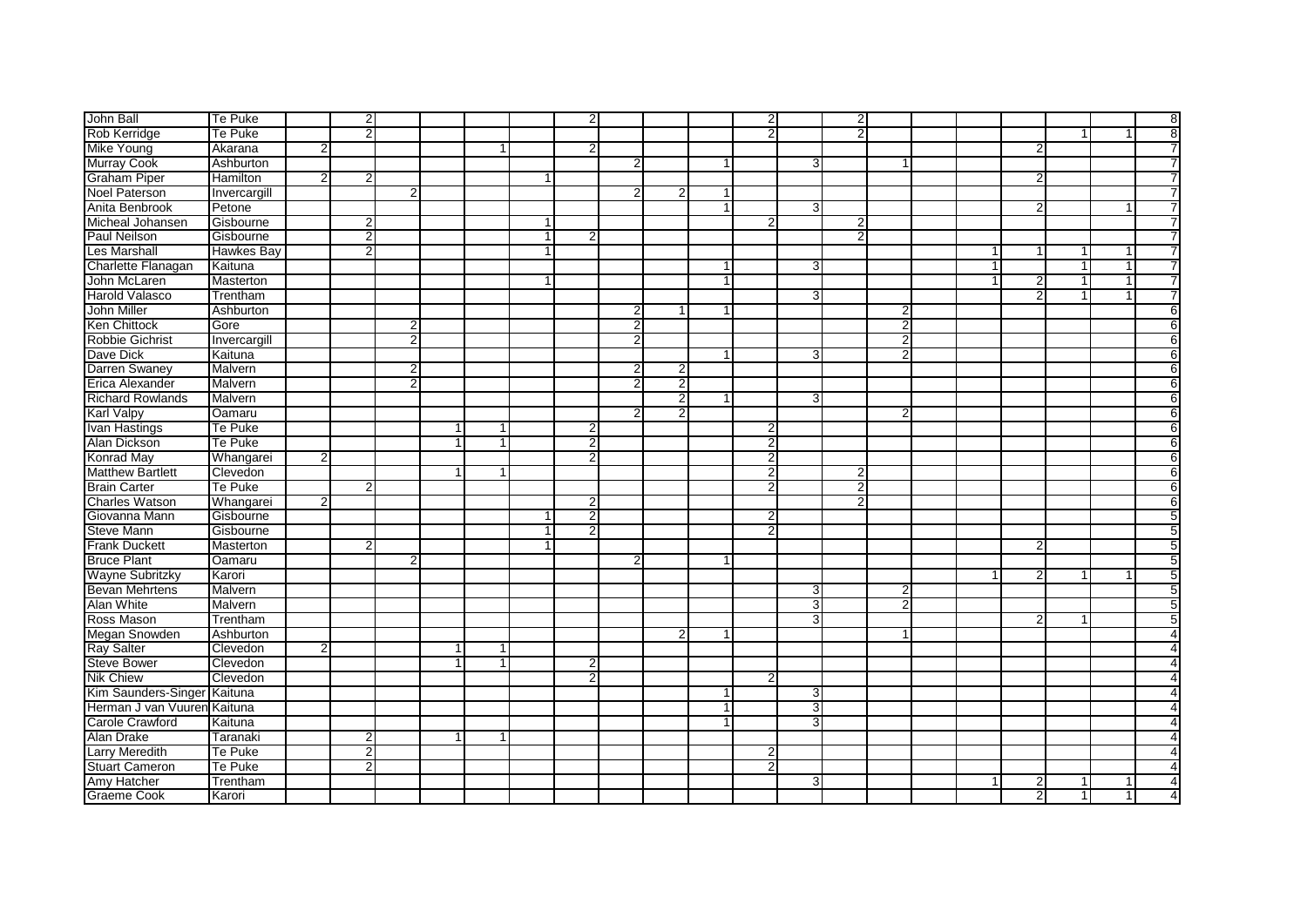| Morris Subritzky                 | Karori            |                |                |                |   |                |  |   |                |                |                |   |  | $\overline{2}$ | 1              | $\overline{1}$ | 4                       |
|----------------------------------|-------------------|----------------|----------------|----------------|---|----------------|--|---|----------------|----------------|----------------|---|--|----------------|----------------|----------------|-------------------------|
| <b>Micheal Shearer</b>           | Petone            |                |                |                |   | $\mathbf{1}$   |  |   |                |                |                |   |  | $\vert$ 1      | $\overline{1}$ | $\mathbf{1}$   | $\overline{4}$          |
| Larry Meredith<br>Martin Cook    | Te Puke           |                |                |                |   |                |  |   | $\overline{2}$ |                | $\overline{2}$ |   |  |                |                |                | 4                       |
|                                  | Cheltenham        |                |                |                |   | $\mathbf 1$    |  |   |                |                |                |   |  |                |                |                | 3                       |
| <b>Kevin Taylor</b>              | Cheltenham        |                |                |                |   | $\mathbf{1}$   |  |   |                |                |                |   |  | $\overline{2}$ |                |                | 3                       |
| <b>Brain Lindsay</b>             | <b>Hawkes Bay</b> |                | 2 <sub>l</sub> |                |   | $\mathbf{1}$   |  |   |                |                |                |   |  |                |                |                | 3                       |
| Dean Fincham                     | <b>Hawkes Bay</b> |                | $\overline{2}$ |                |   | $\mathbf{1}$   |  |   |                |                |                |   |  |                |                |                | $\overline{3}$          |
| John Dobson                      | Kaituna           |                |                |                |   |                |  |   |                | 3              |                |   |  |                |                |                | 3                       |
| J Jan van Vuuren                 | Kaituna           |                |                |                |   |                |  |   |                | 3 <sup>1</sup> |                |   |  |                |                |                | 3                       |
|                                  | Malvern           |                |                |                |   |                |  |   |                | 3 <sup>l</sup> |                |   |  |                |                |                | 3                       |
| D Swaney Jnr<br>B Graystoke      | Malvern           |                |                |                |   |                |  |   |                | З              |                |   |  |                |                |                | $\overline{3}$          |
| Dan Hack                         | Otorohanga        |                |                |                |   |                |  |   | $\overline{2}$ |                |                |   |  |                |                |                | 3                       |
| Paul Loftus                      | Whangarei         | $\overline{2}$ |                |                | 1 |                |  |   |                |                |                |   |  |                |                |                | 3                       |
| Darryl Crow                      | Masterton         |                |                |                |   | $\mathbf 1$    |  |   |                |                |                |   |  |                | 1              |                | 3                       |
| <b>Diane Crow</b>                | Masterton         |                |                |                |   | -1             |  |   |                |                |                |   |  |                | 1              |                | 3                       |
| <b>Alex Dent</b>                 | Petone            |                |                |                |   | $\overline{1}$ |  |   |                |                |                |   |  |                | $\mathbf{1}$   |                | $\overline{3}$          |
| Fiona Breadlee                   | Petone            |                |                |                |   |                |  |   |                |                |                |   |  | 2              |                |                | 3                       |
| John Whiteman                    | Trentham          |                |                |                |   |                |  |   |                |                |                |   |  | $\overline{2}$ | 1              |                | 3                       |
| <b>Bob Gordon</b>                | <b>Hawkes Bay</b> |                |                |                |   |                |  |   |                |                |                |   |  | $\mathbf{1}$   | $\overline{1}$ |                | 3                       |
|                                  | Karori            |                |                |                |   |                |  |   |                |                |                |   |  |                | $\mathbf{1}$   | $\mathbf{1}$   | 3                       |
| Steve Flanagan<br>Karyn Flanagan | Karori            |                |                |                |   |                |  |   |                |                |                |   |  |                | $\mathbf{1}$   | $\mathbf{1}$   | 3                       |
| <b>Craig Hunt</b>                | Karori            |                |                |                |   |                |  |   |                |                |                |   |  |                | 1              | 1              | 3                       |
| Simon McAvinue                   | Clevedon          | $\mathcal{P}$  |                |                |   |                |  |   |                |                |                |   |  |                |                |                | $\overline{2}$          |
| Clair Salter                     | Clevedon          |                |                |                |   |                |  |   |                |                |                |   |  |                |                |                | $\overline{\mathbf{c}}$ |
| Paul Hofman                      | Gisbourne         |                | $\overline{2}$ |                |   |                |  |   |                |                |                |   |  |                |                |                | $\overline{2}$          |
| P Neilson                        | Gisbourne         |                |                |                |   |                |  |   | $\overline{2}$ |                |                |   |  |                |                |                | $\overline{2}$          |
| J Mylinski                       | Gisbourne         |                | $\overline{2}$ |                |   |                |  |   |                |                |                |   |  |                |                |                | 2                       |
| David Halford                    | Invercargill      |                |                | $\overline{2}$ |   |                |  |   |                |                |                |   |  |                |                |                | $\overline{2}$          |
| <b>Bob Halford</b>               | Invercargill      |                |                | $\overline{2}$ |   |                |  |   |                |                |                |   |  |                |                |                | $\overline{2}$          |
| S Teague                         | Karori            |                |                |                |   |                |  |   |                |                |                |   |  | $\overline{2}$ |                |                | $\overline{2}$          |
| Mike Chui                        | Malvern           |                |                |                |   |                |  |   |                |                |                | 2 |  |                |                |                | $\overline{\mathbf{c}}$ |
| <b>Justin Shenton</b>            | Oamaru            |                |                | $\overline{2}$ |   |                |  |   |                |                |                |   |  |                |                |                | $\overline{2}$          |
| Callum Breadlee                  | Petone            |                |                |                |   |                |  |   |                |                |                |   |  | $\overline{2}$ | $\mathbf{1}$   |                | $\overline{2}$          |
| Kieran Crickmar                  | Petone            |                |                |                |   |                |  |   |                |                |                |   |  | 1              |                |                | $\overline{2}$          |
| S Brown                          | Petone            |                |                |                |   |                |  |   |                |                |                |   |  | $\overline{2}$ |                |                | $\overline{2}$          |
| A Dent                           | Petone            |                |                |                |   |                |  |   |                |                |                |   |  | $\overline{2}$ |                |                | $\overline{2}$          |
| Pat Law                          | Te Puke           |                |                |                |   |                |  |   | $\overline{2}$ |                |                |   |  |                |                |                | $\overline{2}$          |
| Rags Owens                       | Trentham          |                |                |                |   |                |  |   |                |                |                |   |  | $\overline{2}$ | 1              |                | $\overline{2}$          |
| Jo Fisher                        | Whangarei         | 2              |                |                |   |                |  |   |                |                |                |   |  |                |                |                | 2                       |
| John Churches                    | Whangarei         | $\overline{2}$ |                |                |   |                |  |   |                |                |                |   |  |                |                |                | $\overline{2}$          |
| Cathy Donadio                    | Whangarei         | $\overline{2}$ |                |                |   |                |  |   |                |                |                |   |  |                |                |                | 2                       |
| <b>Trevor Thompson</b>           | Whangarei         | $\overline{2}$ |                |                |   |                |  |   |                |                |                |   |  |                |                |                | $\overline{2}$          |
| <b>Phil Tyler</b>                | Whangarei         | $\overline{2}$ |                |                |   |                |  |   |                |                |                |   |  |                |                |                | 2                       |
| P Nichol                         |                   |                |                |                |   |                |  | 2 |                |                |                |   |  |                |                |                | $\overline{2}$          |
| <b>Andrew Orr</b>                |                   |                |                |                |   |                |  | 2 |                |                |                |   |  |                |                |                | $\overline{2}$          |
| <b>Paul Summers</b>              | Cheltenham        |                |                |                |   |                |  |   |                |                |                |   |  |                |                |                | $\overline{2}$          |
| <b>Brent Read</b>                | Cheltenham        |                |                |                |   |                |  |   |                |                |                |   |  |                |                |                | $\overline{2}$          |
|                                  |                   |                |                |                |   |                |  |   |                |                |                |   |  |                |                |                |                         |